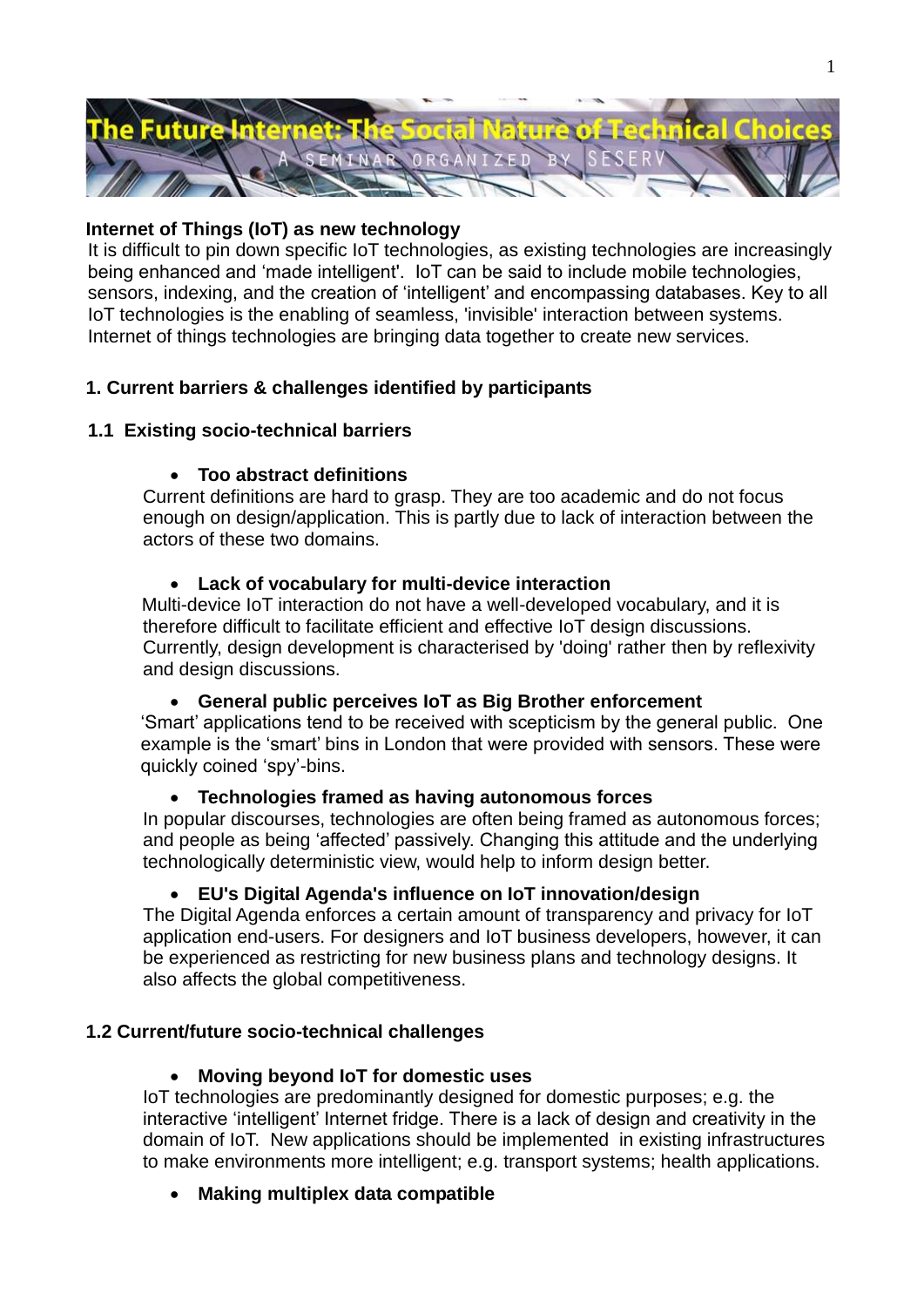The uptake and uses of new technologies in general generates vast amounts of data. Individual systems, however, are not able to harness the data because there is no common agreement on what to do with it. There needs to be an 'intermediate' level of technology, to help understand data on individual system levels. The challenge is to design tools that can harness data that is being generated independent of the tool itself.

# **Determining boundaries between public and private data**

IoT technologies are blurring the boundaries between public and private data. One example is the 'passive' monitoring of mobile phones: Walking around with mobile phones switched on, users can be tracked at all times. There is a need for addressing ethical issues around such data. Where are the boundaries between e.g. public and private spaces, or public spaces and consumer goods?

## **Ensuring transparency for end-users**

There is a need for ensuring transparency on data usages by corporate entities. Clear statements of advantages and disadvantages (e.g. spam risks) of technologies/services are needed. Users/consumers should be presented with different levels of 'sign-off' options.

### **Balancing privacy concerns**

While privacy is an obvious concern for IoT applications, it is necessary to develop an approach that does not result in moral panic. To that end, it is important to clearly communicate to end-users the implications of usage of Internet of Things technologies.

### **Enforcing the right to digital choice**

It is vital to provide opportunities for 'offline' access to services for users who do not use certain technologies; whether this is due to digital choice, or lack of access to certain technologies. 'Opting out' currently penalizes people, which should not be the case.

 **Developing back-up mechanisms for large-scale system failures/attacks** A major challenge relates to developing security measures for potential catastrophic failures of technologies that would affect individuals, businesses, governments, etc. An example would be a cut-off from the Internet. There is a need for developing adequate offline back-up mechanisms.

### **Acknowledging and addressing the possibility of unintended consequences of IoT design**

Socio-technical designs and applications might have unintended outcomes. An example from the health sector: Some elderly people have sensors implemented in their homes, measuring levels of moisture. While such sensors can help alert carers, they might also result in new practices, in which human expertise replaced by automated sensor-network data analysis. There is a need for ways of assessing and analysing unintended design outcomes of IoT technologies affecting the social world.